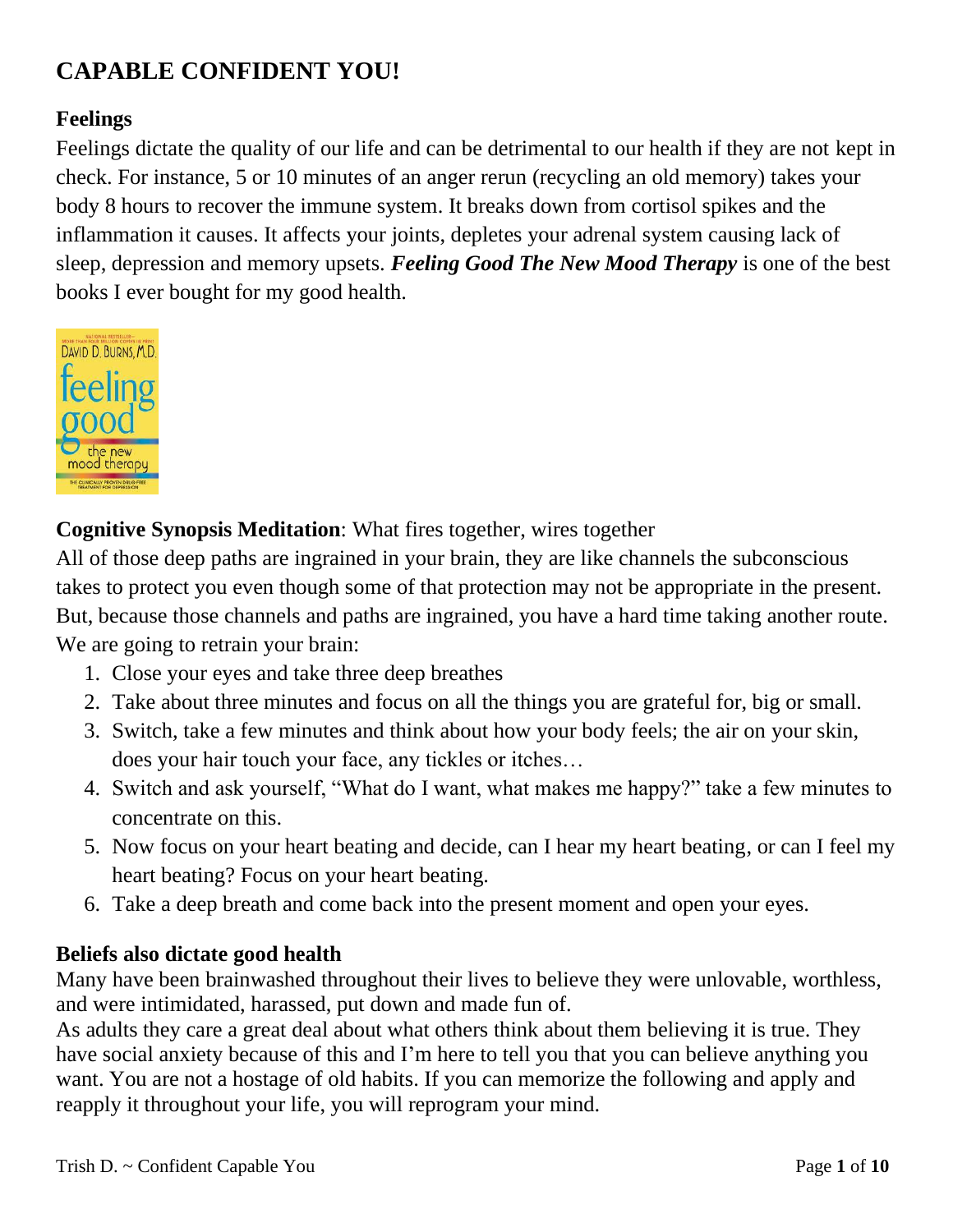#### *"What others thing about me is none of my business! What they think is about them. If they have bad thoughts, they are the ones with the problem."*

Life is a mirror. What you project into the world and onto others is what you may not like about yourself.

#### **Personal Creed of Self Respect** Do you have one? If not, you can use mine.

- 1. I will not let my immature defenses dictate the way I respond to any given situation.
- 2. I will consciously think about how I respond to anyone or anything.
- 3. I refuse to overlook the subtle cruelties of others in the name of keeping the peace.

4. I refuse to look down my nose at others to put myself in a superior position because I am feeling insecure, or inferior.

5. I will not allow someone to rescue me because it seems easier than taking care of myself.

**Art Project:** to draw what a feeling looks like when it comes to expressing one's self

- 1. Section your paper into six quadrants
- 2. Label each section with the following: Fear, Anger, Sadness, Hope, Happiness, Joy
- 3. Draw what each of these emotions may look like to you. Take some time to think about it.

| Fear | Anger            | <b>Sadness</b> |
|------|------------------|----------------|
| Hope | <b>Happiness</b> | Joy            |

#### **Changing the state of emotion we are in:**

*Get some props. I have props and costumes and a crown!* Put them on and march around! Put your hands on your hips and your head in the air, wear your heels, yell out loud, "I got this!" Soon your mood will slip back into gear.

**Developing Your Bag of Tricks:** Refers to pulling that rabbit out of the hat to rely on and lean back on, when our coping mechanism is in the repair shop; It is filled with appreciations, successes, meditations, occupational therapy that will keep you going until you are fully up to snuff, or feeling better at least.

What things can you do well, or do at all? (It can be as small as tying your shoes)

Trish D. ~ Confident Capable You Page 2 of 10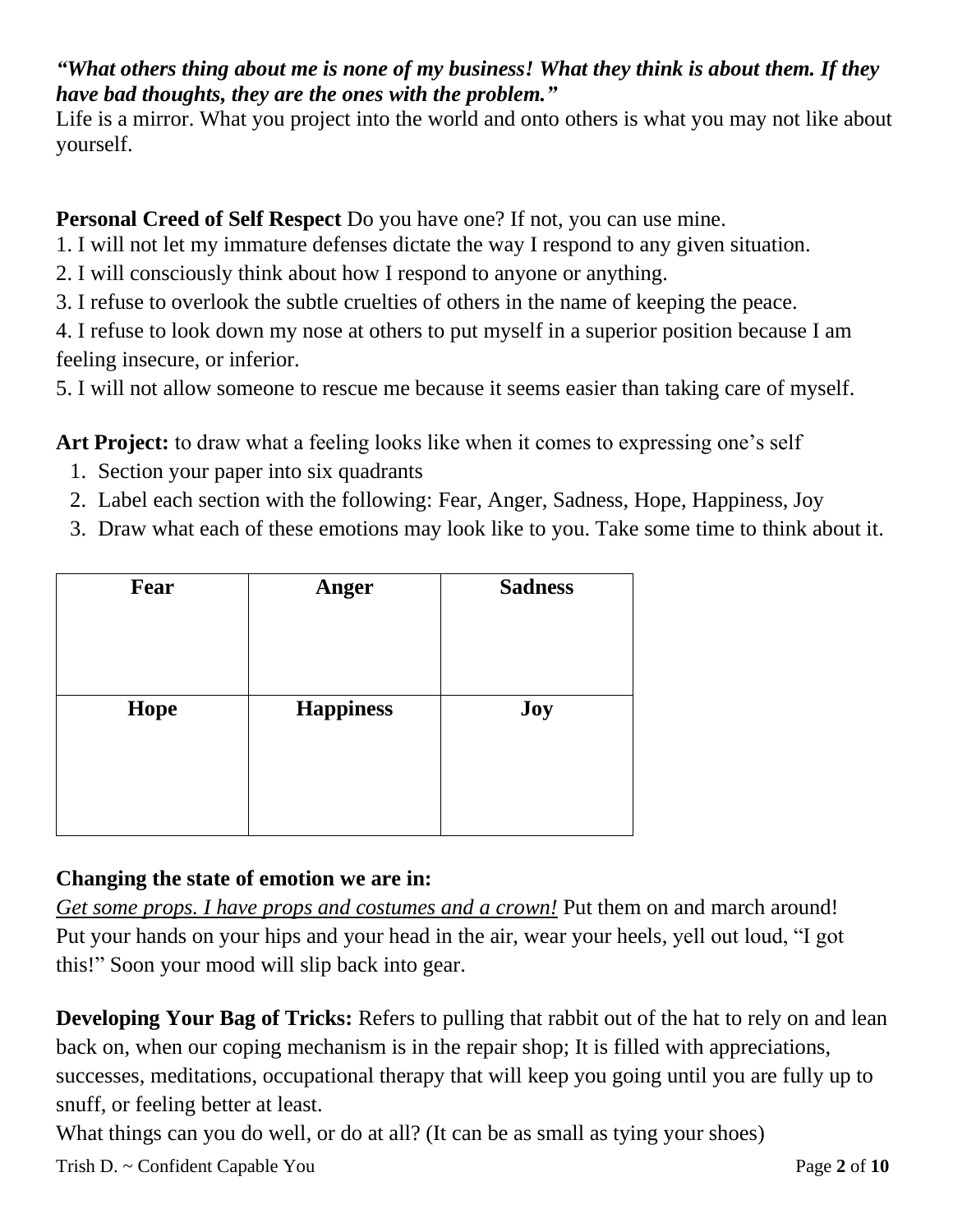What things has someone else appreciated about you? (Did you open a door for someone?) Has someone told you thank you for something you did? Do you have a happy memory of someone, or someplace that makes you feel wonderful? How about a precious memento that always makes you feel good?

Put it in the bag!

## Declaration of Self-Esteem

#### I AM ME AND I AM OK

"I am Me. In all the world, there is no one else exactly like me. Everything that comes out of me is authentically mine, because I alone chose it -- I own everything about me: my body, my feelings, my mouth, my voice, all my actions, whether they be to others or myself. I own my fantasies, my dreams, my hopes, my fears. I own my triumphs and successes, all my failures and mistakes. Because I own all of me, I can become intimately acquainted with me. By so doing, I can love me and be friendly with all my parts. I know there are aspects about myself that puzzle me, and other aspects that I do not know -- but as long as I am friendly and loving to myself, I can courageously and hopefully look for solutions to the puzzles and ways to find out more about me. However I look and sound, whatever I say and do, and whatever I think and feel at a given moment in time is authentically me. If later some parts of how I looked, sounded, thought, and felt turn out to be unfitting, I can discard that which is unfitting, keep the rest, and invent something new for that which I discarded. I can see, hear, feel, think, say, and do. I have the tools to survive, to be close to others, to be productive, and to make sense and order out of the world of people and things outside of me. I own me, and therefore, I can engineer me. I am me, and I am Okay."

[Virginia Satir quotes](http://thinkexist.com/quotes/virginia_satir/) [\(American](http://thinkexist.com/nationality/american_authors/) [Phychologist](http://thinkexist.com/occupation/famous_phychologists/) and [Educator,](http://thinkexist.com/occupation/famous_educators/) [1916-](http://thinkexist.com/birthday/june_26/)1988)

Celebrate yourself. Spoil and pamper yourself. Dedicate time to yourself. Reinvent and engineer yourself.

## **Mirror, Mirror**

Look in the mirror. What do you see? Someone reflected as you wish to be?

Do you look like a cherub, or more like a crow? Or something right out of the stories of Poe? Do you look like a sinner or more like a saint? Or are you reflected as something you aint? When people see you, do they draw near? Do they beam from ear to ear? Are you someone that likes to have fun, or when they see you do they run? Do you stand out in a crowd as someone who's happy or gloomily browed?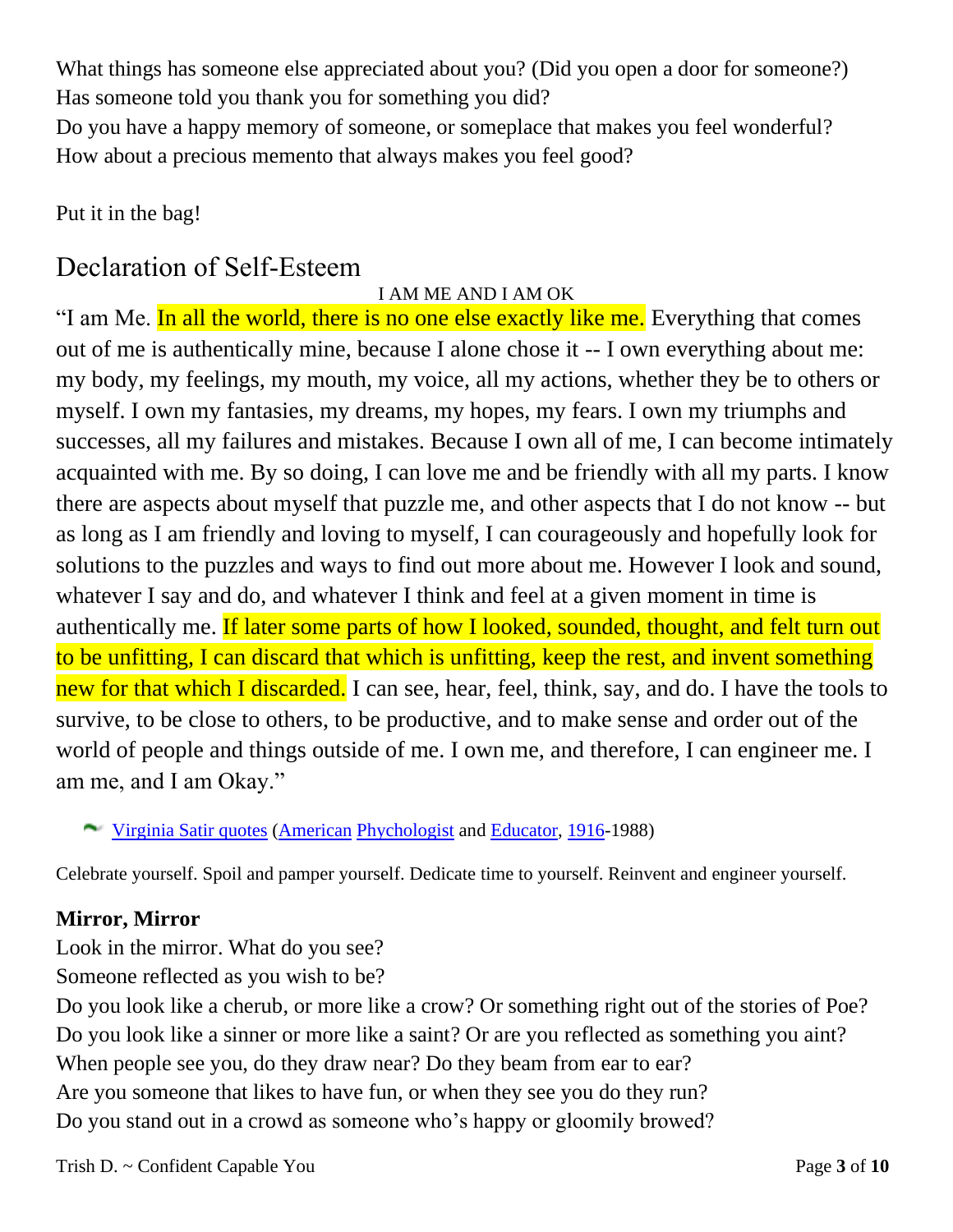Your face is your fortune, you can't swap it off, and only a fool would dare chop it off!

There in the mirror, the whole story lies and the answer's quite simple to those that are wise. **Instead of puss that is vinegar sour, present to the world a shining sunflower!**

#### **Looking Glass Mirror Exercise**

Stare into the mirror for four minutes with averting your gaze. Build an intimate relationship with yourself. Some people can't even look others in the eyes, let alone themselves. This may be difficult and bring up fears, strange thoughts and feelings. Keep looking!

#### **SELF-ESTEEM**

Self-esteem is loving your body and seeing only its good qualities. Self-esteem is giving yourself what you want and feeling you deserve it. Self-esteem is letting yourself win. Self-esteem is letting others in, instead of submitting to loneliness. Self-esteem is following your own intuition. Self-esteem is making your own rules responsibly. Self-esteem is seeing your own perfection. Self-esteem is taking credit for what you did. Self-esteem is trusting yourself. Self-esteem is nourishing yourself with good food and good ideas. Self-esteem is getting a massage frequently. Self-esteem is forgiving yourself. Self-esteem is letting in affection. Self-esteem is authority over yourself; not giving it away to others. Self-esteem is becoming your own loving and approving inner parent.

Self-esteem is turning all your negative thoughts into positive thoughts.

**Soul Meditation:** Get in touch with communicating with your soul on a very personal level: Take a deep breath and enter a meditative state. Tongue relaxed on the floor of your mouth, empty space behind your eyes…Say, "Hello soul, I LOVE YOU!" and say it kindly, like you really mean it. Then take a few minutes to express what you are grateful you have a soul for. "Thank you for always keeping me in touch with God. Thank you for keeping me healthy and safe and communing with divine energy. Please give me a complete healing for xyz…and do a good job! Thank you, thank you, thank you."

**Grounding Exercise:** to move feelings out of the body and feel stable instantly in 20 seconds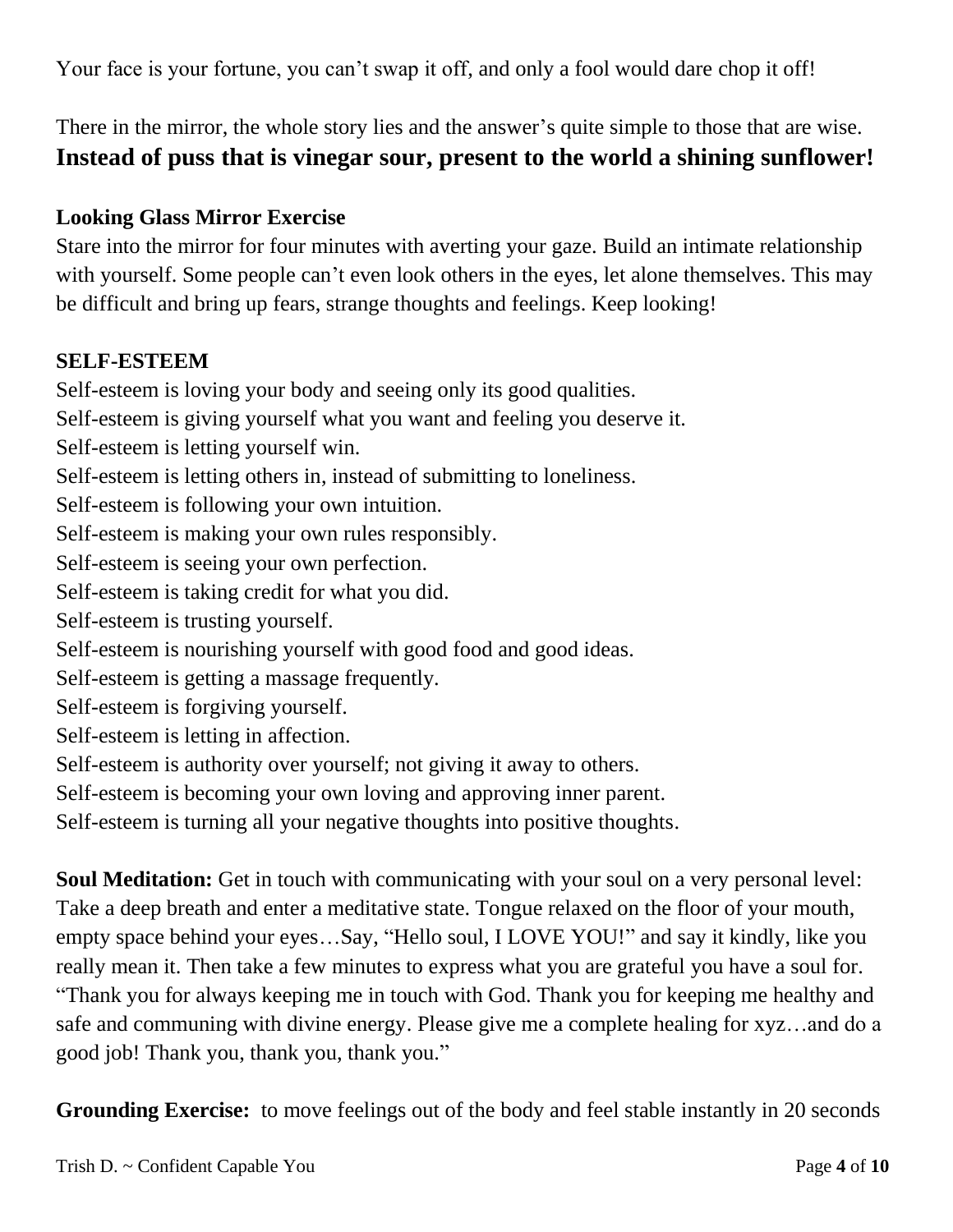Imagine that blindingly bright light, warm, kind, loving, healing energy coming from above, covering your body and piercing the top of your head, flowing through you and out your heart creating a cylinder around your body from top to bottom. See all the fear, or anxiety leaving your body down through your root chakra at the end of your tailbone. Let it flow deep into the earth and imagine it being carried away. Take a deep breath and open your eyes. It only takes 20 seconds to do this when you have to face something tough. (Maybe a speech, or going down a high escalator because you have a fear of heights.)

## **Disconnect Intense Emotions From A Memory**

We will use a method to disconnect the pain from the memory. (Psy Research Institute) Describe a painful time in your life that caused a defining moment that still has intense emotion around that memory. (anxiety, sadness, humiliation, anger) When in touch with that feeling, say disconnect three times while snapping your fingers at the same time.

Can you imagine the possibility of having perfect health?

## **8 minutes to Perfect Health**

Let's start by crossing your hands over your heart.

Taking a deep breath.

Closing your eyes.

Feel your feet.

Feel your hands.

Now gently tap with the hand closest to your heart and imagine releasing anything and everything, anywhere in the body, in the energy field other than complete peace. Keep breathing, switch hands, tap with the other hand on your heart.

"I now release anything and everything, that stands between me and inner peace. I now release anything in my past, anything in my present, anything in my future that stands between me and inner peace."

Stop tapping and relax your hands.

As you breathe in and as you breathe out, imagine your breath flowing in and out through your heart.

Breathing in through your heart and breathing out through your heart.

And as you breath in and as you breath out, slow your breathing down to 8 seconds per IN breath and 8 seconds per OUT breath.

So, in two, three, four, five, six, seven, eight, and out two, three, four, five, six, seven, eight, Breathing through your heart. 8 seconds in and 8 seconds out.

Imagine a big empty space behind your eyes. And relax your tongue on the floor of your mouth. Breathing in 8 sec from your heart, breathing out 8 seconds through your heart, big empty space behind your eyes, tongue relaxed on the floor of your mouth and as you breath in and out

Trish D. ~ Confident Capable You Page 5 of 10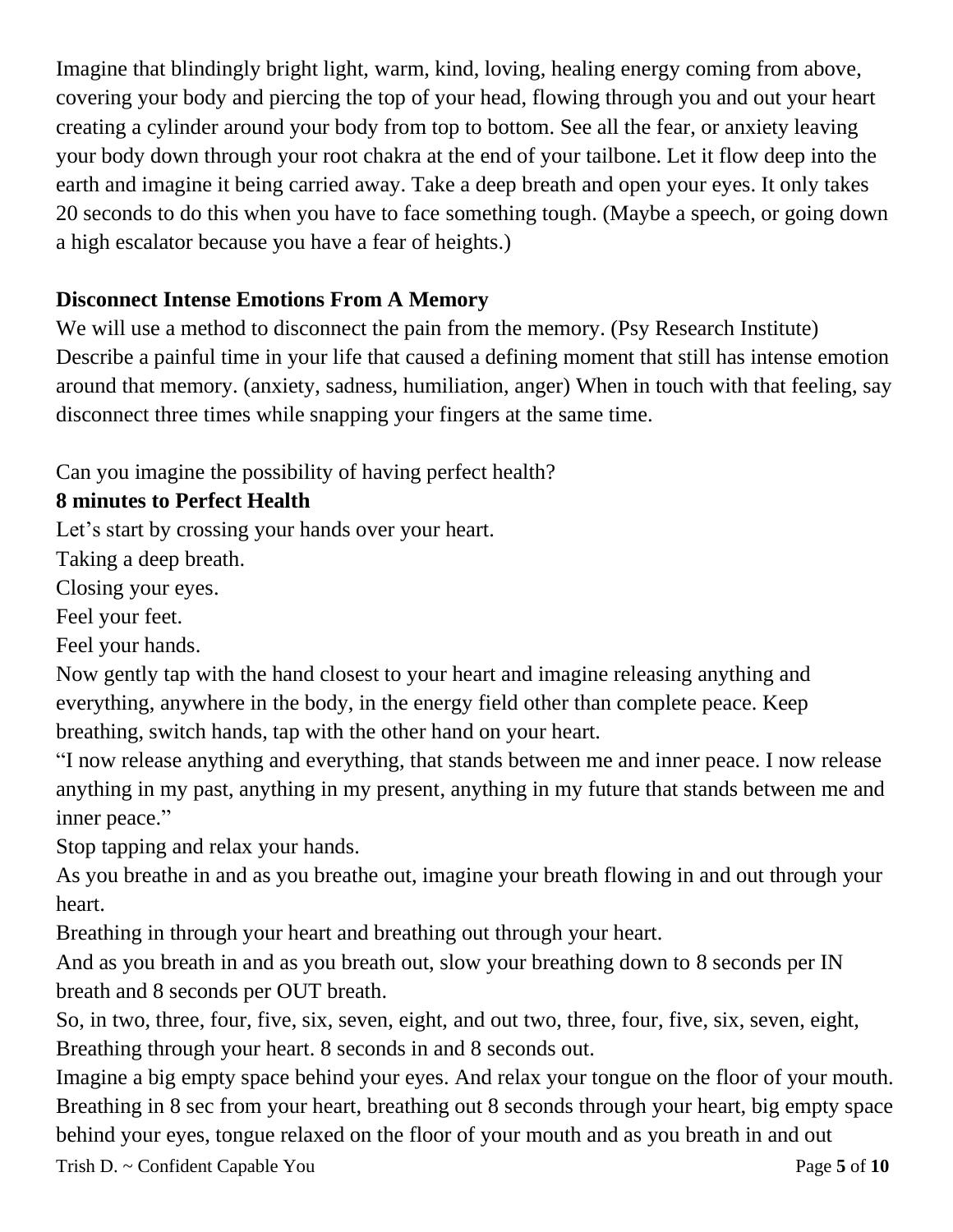through your heart, imagine a beam of energy, a beam of love coming from your heart to a person, or place that makes you feel wonderful. Imaging a beam of energy radiating from your heart to a person or a place that makes you feel wonderful. Now gently draw that beam of energy back into your own heart. Feel your own heart energy back in your body as you breath 8 seconds in and 8 seconds out, big empty space behind your eyes, tongue relaxed on the floor of your mouth. Now, send that energy to a part of your body that needs love. Maybe a part of your body that's sick, or in pain, or you don't like, or that has low energy. Direct that heart love to that part of your body. Bathe that part of your body in love. Big empty space behind your eyes, tongue relaxed on the floor of your mouth, and now gently start to return your awareness back into the room, back into the surroundings around you. With the next three breaths, bring yourself back fully and open your eyes. Feel your hands, feel your feet, feel your knees, look around you. Just enjoy. Now you've probably lost all track of time while we were doing that, but I was actually timing you, and we spent eight minutes in meditation. Only eight. It's that quick, it's that easy for perfect health.

**Release Technique Question/Answer Series:** Getting in touch with emotions and how they have helped you survive – script to measure the emotion, ask it if it wants to leave, and give permission, then remeasure. Pain, Sadness, Inferiority, being Belittled, Humiliated, Put Down…

- 1. On a scale of 1-10 measure the intensity of the emotion, or pain you are experiencing.
- 2. Ask your emotion if it would like to leave.
- 3. Tell it whether it stays or it leaves, you love it unconditionally, but it is free to go.
- 4. Thank it for protecting you and say goodbye.
- 5. Measure on the scale of 1-10 how you are feeling now.
- 6. If some residual feelings are still there, give it some acceptance. Acknowledge it.
- 7. Give yourself some approval for your resistance to it being there in the first place.

When things are tough, remind yourself it's not so bad and give yourself some "It's not so bad soup".

When you have to deal with critical family or coworkers say a mantra like a broken record to yourself. Give some acceptance and approval, then say, "I Love you, I Love you always, or I Love you anyway". Say it over and over no matter what they say. It helps you tolerate a bad situation because we can't change someone else. But, remember what they think is about them!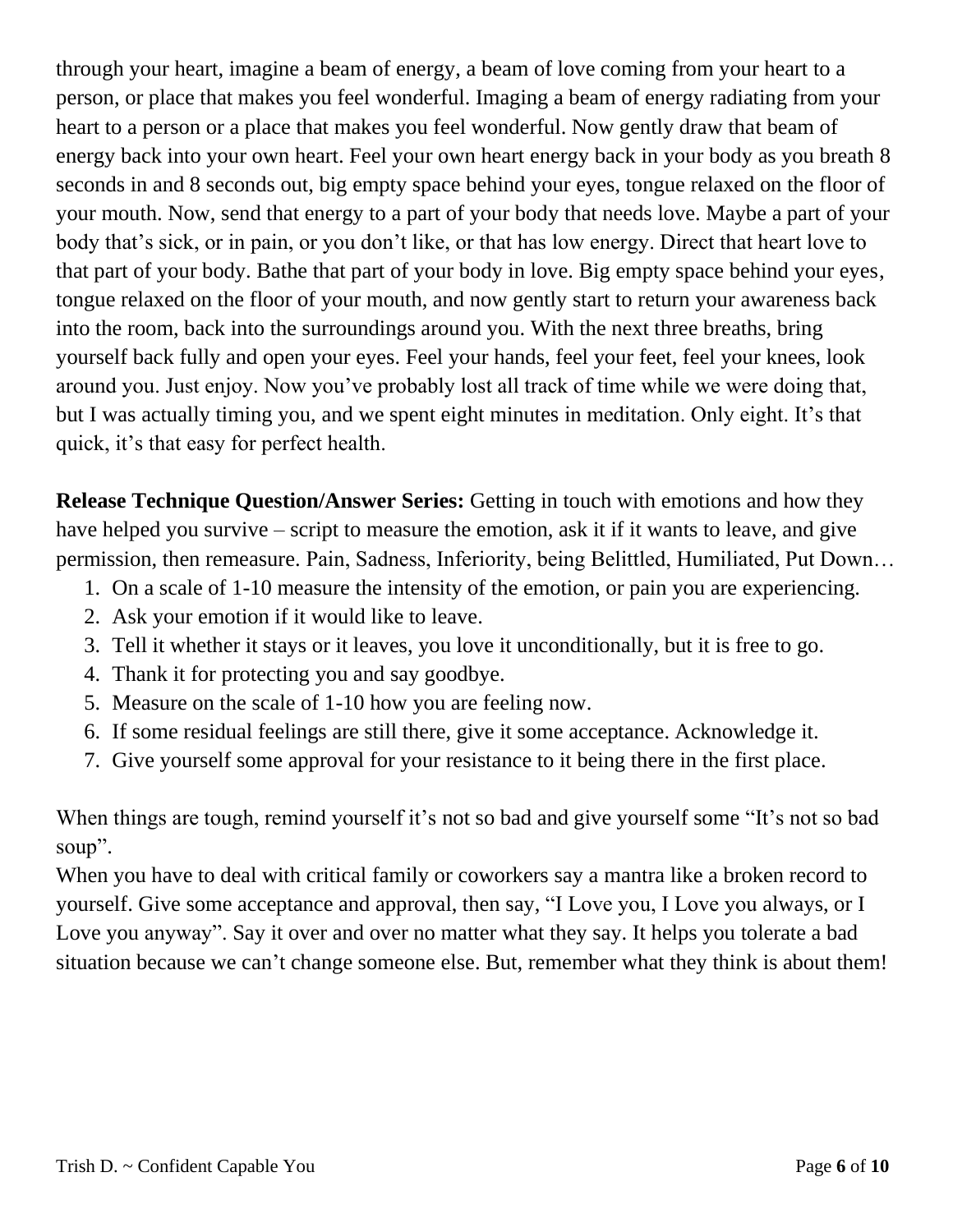**Enmeshment:** How to take charge of yourself physically in delicate situations when you feel overwhelmed by the presence of others and even feel, or hear static in your head, pressure in your head and body. Mudras, taking charge:

| symbol | mudra | chakra                                                   | place on the ladder                                                                                                     |
|--------|-------|----------------------------------------------------------|-------------------------------------------------------------------------------------------------------------------------|
|        |       | Surrounding chakra<br>(unknowable)<br><b>Hekate</b>      | the Ori of Ori<br>God herself<br>the ground of our being                                                                |
|        |       | Auric chakra<br>(ultraviolet)<br><b>Hestia</b>           | the Emi of Ori<br>the gods speaking to us as we see them<br>our mission in life                                         |
|        |       | Crown chakra<br>(violet)<br>Kore                         | the Vivi of Ori<br>releases obsession<br>allows calm abiding<br>receives messages from the gods                         |
|        |       | Third eye chakra<br>(indigo blue)<br>Psyche              | the Ori of Emi<br>releases confusion/ignorance<br>allows knowledge of true will<br>and courage to connect with the gods |
|        |       | Throat Chakra<br>(turquoise)<br>Neith                    | the Emi of Emi<br>releases misunderstanding/hatred<br>allows clear communication<br>and creativity in relationships     |
|        |       | Heart Chakra<br>(green)<br>Isis                          | the Vivi of Emi<br>releases apathy/non-engagement<br>allows love and pleasure in<br>relationship                        |
|        |       | Solar plexus Chakra the Ori of Vivi<br>(yellow)<br>Tanit | releases fear/anxiety/guilt/shame<br>allows courage and pleasure in<br>one's own accomplishments                        |
|        |       | Sacral Chakra<br>(orange)<br>Anat                        | the Emi of Vivi<br>releases anger/resentment<br>allows creative force and pleasure<br>in creativity                     |
|        |       | Root Chakra<br>(red)<br>Gula                             | the Vivi of Vivi<br>releases frustration/blockages<br>allows healing, manifestation<br>and physical pleasure            |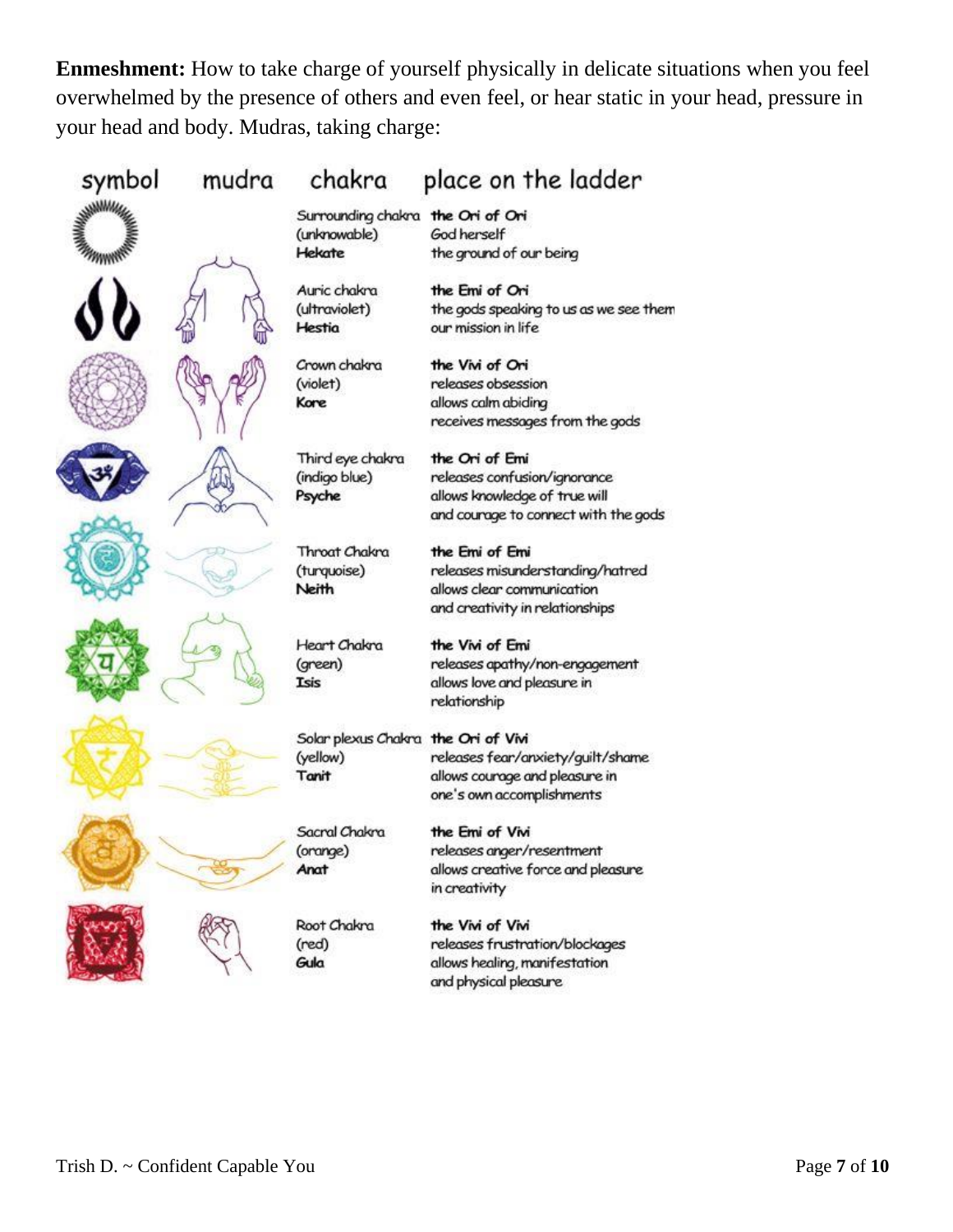**Afformations**: the subconscious job is to seek answers to your questions. It also can make you stumble from old scripts it is playing back based upon your life experiences. It is trying to protect you from things that have impacted your life negatively and so, it PROJECTS into the present and future, thoughts about those experiences. It can be positive, or negative and you have little defense unless you change your mind about those experiences and we will be working on that too. Chant these **highlighted** questions with enthusiasm!

#### **Examples:**

#### **1. I want a fulfilling love relationship becomes:**

- I am worthy of Love! (Already true!) **Why am I so worthy of Love?!**
- I love and accept myself for who I am right now! (If you want someone else to feel this way you must first find a way to do it yourself. You teach others how to treat you – by how you treat yourself) **Why do I love and accept myself for who I am?!**
- I have such a wonderful partner that fulfils me on many levels.(Pretend Ask yourself: "How would I feel if I believed this statement?" Then imagine it!) **Why did I get such a wonderful partner that fulfills me on many levels?!**

#### **2. I want to feel better physically becomes:**

- I deserve to feel great! (Already true!) **Why do I deserve to feel so great?!**
- Every Cell in my body vibrates with energy and health. (Pretend Ask yourself: "How would I feel if I believed this statement?" Then imagine it!) **Why does every Cell in my body vibrate with energy and health?!**
- I feel GREAT! (Pretend Ask yourself: "How would I feel if I believed this statement?" Then imagine it!) **Why do I feel so GREAT?!**
- I am healthy and have endless energy. (Pretend Ask yourself: "How would I feel if I believed this statement?" Then imagine it!) **Why am I so healthy and have endless energy?!**

#### **Tips:**

- Try to stay away from words like: will, can, plan.
- Don't try to answer the question let the Universe!
- Say your afformations in front of a mirror.
- Make your afformations into a song.
- Add emotion Say your afformations with passion!

Trish D. ~ Confident Capable You Page 8 of 10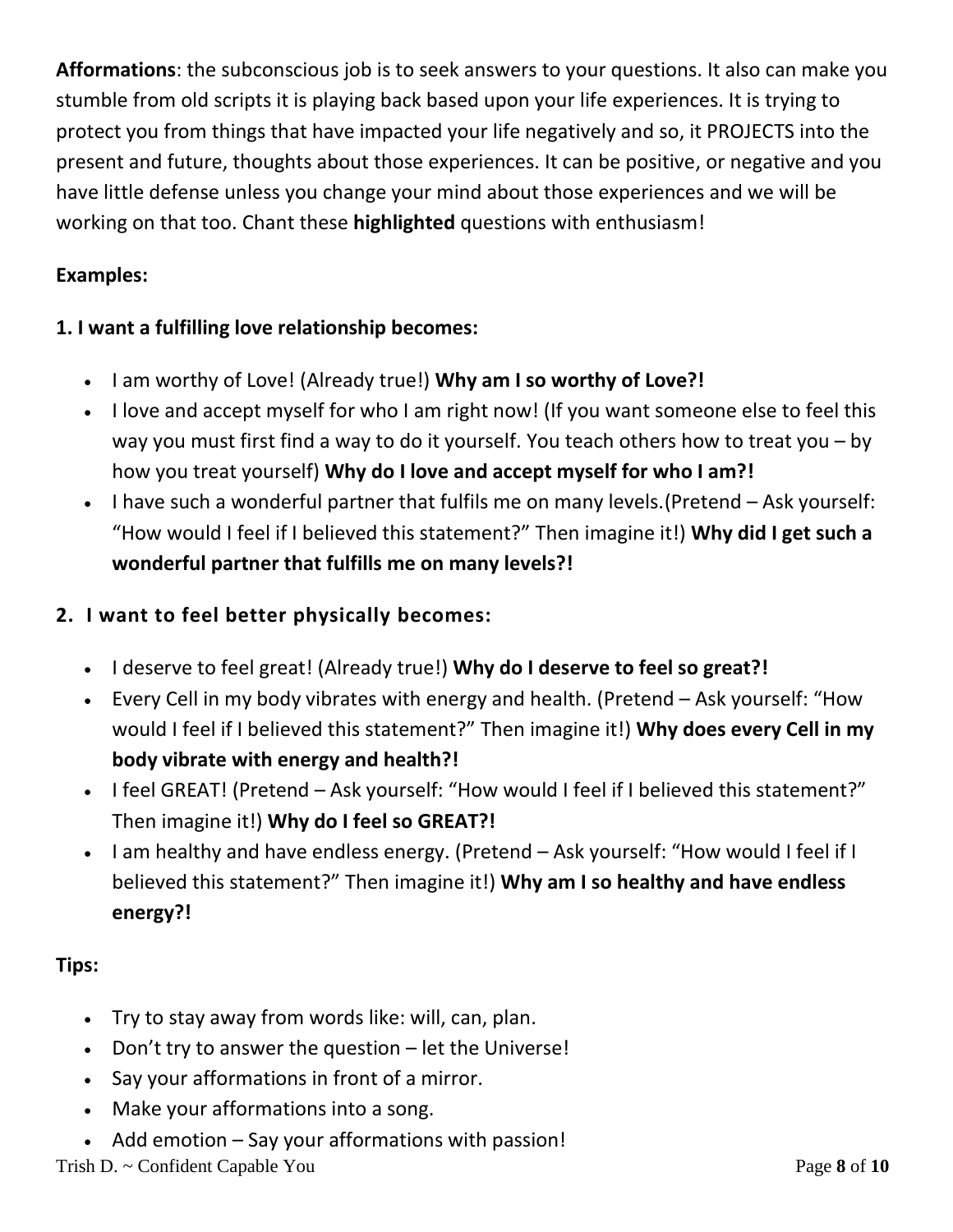Imagine It!!!

**AFFORMATIONS of those would be:**

- **1. Why is my life so full of joy?**
- **2. Why is my business thriving and successful?**
- **3. Why am I feeling abundantly powerful in my thoughts and actions?**
- **4. Why am I so rich?**

Here are the Top 7 AFFORMATIONS I started with:

Why do I feel like every cell in my body vibrates with health and energy?

Why am I so happy?

Why is my business so successful?

Why am I so passionate about my business today?

How is it that I sponsor one person per day into my business?

Why do I trust myself and my decisions?

"Why does everyone think I'm losing weight?"

"Why is it so easy for me to lose weight?"

Why do I love and embrace my life?